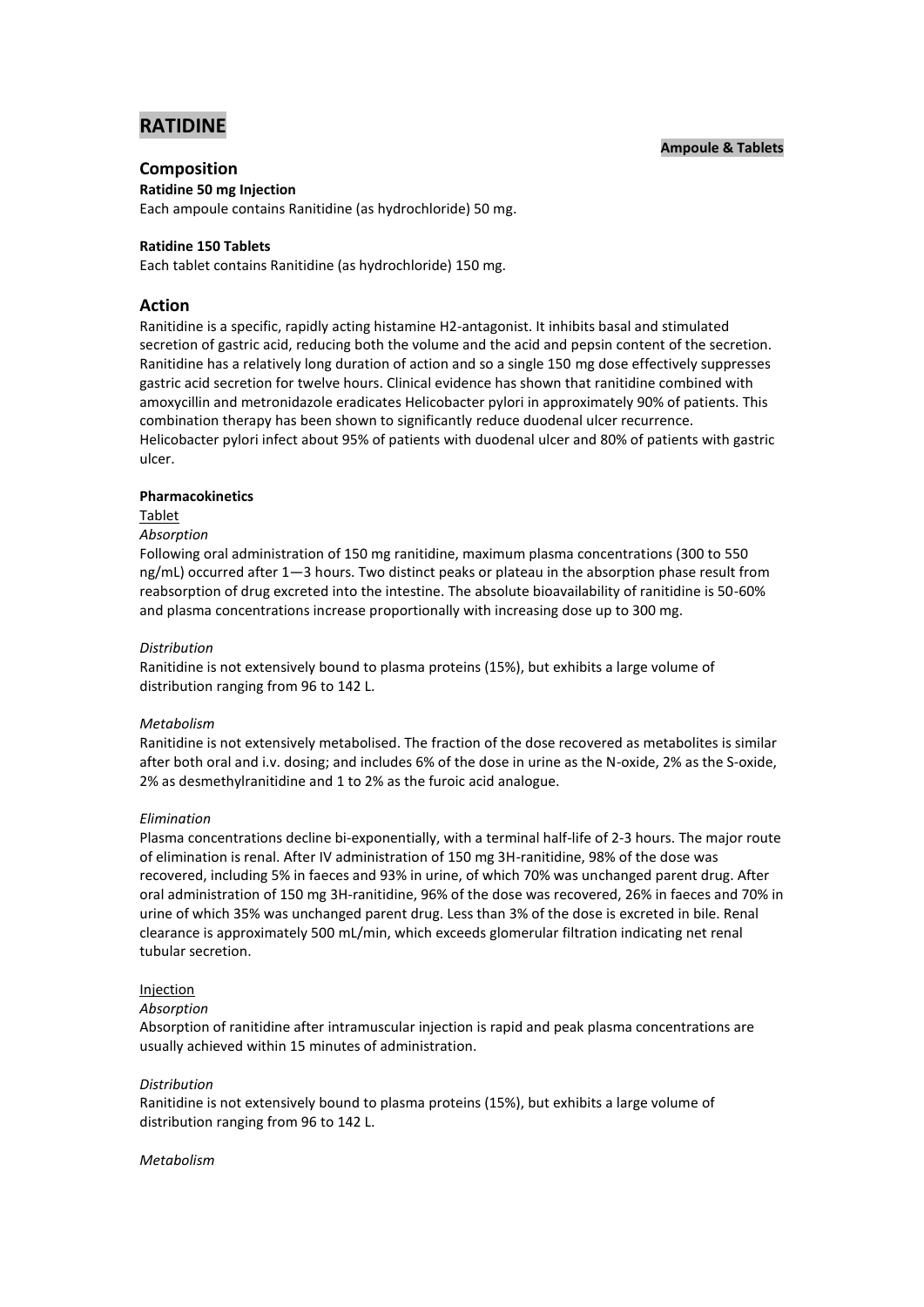Ranitidine is not extensively metabolised. The fraction of the dose recovered as metabolites is similar after both oral and i.v. dosing; and includes 6% of the dose in urine as the N-oxide, 2% as the S-oxide, 2% as desmethylranitidine and 1 to 2% as the furoic acid analogue.

# *Elimination*

Plasma concentrations decline bi-exponentially, with a terminal half-life of 2-3 hours. The major route of elimination is renal. After IV administration of 150 mg 3H-ranitidine, 98% of the dose was recovered, including 5% in faeces and 93% in urine, of which 70% was unchanged parent drug. After oral administration of 150 mg 3H-ranitidine, 96% of the dose was recovered, 26% in faeces and 70% in urine of which 35% was unchanged parent drug. Less than 3% of the dose is excreted in bile. Renal clearance is approximately 500 mL/min, which exceeds glomerular filtration indicating net renal tubular secretion

# **Indications**

Ratidine is indicated for the treatment of the following conditions:

- Duodenal ulcer and benign gastric ulcer.
- Peptic ulcers associated with the use of non-steroidal anti-inflammatory agents (NSAID's).
- Post-operative ulcer.
- Zollinger-Ellison syndrome.
- Esophageal reflux disease.

Ratidine is also indicated for conditions where reduction of gastric secretion and acid output is desirable, such as:

- Prophylaxis of gastrointestinal hemorrhage from stress ulceration in seriously ill patients.
- Prophylaxis of recurrent hemorrhage in patients with bleeding peptic ulcers.

Before general anaesthesia in patients considered to be at risk of acid aspiration (Mendelson's syndrome), particularly obstetric patients during labor.

# **Contraindications**

Known hypersensitivity to the drug.

# **Warnings**

# **Pregnancy**

# *Category B*

Animal reproduction studies have failed to demonstrate a risk to the fetus and there are no adequate and well-controlled studies in pregnant women.

### **Nursing Mothers**

Ranitidine is secreted in human milk. Caution should be exercised when Ranitidine is administered to a nursing mother.

# **Paediatric Use**

Safety and efficacy for the use of Ranitidine in children have not been established.

# **Elderly Use**

Ulcer healing rates in elderly patients (65-82 years of age) were no different from those in younger age groups. The incidence rates for adverse events and laboratory abnormalities were also no different from those seen in other age groups.

# **Adverse Reactions**

The following have been reported as events in clinical trials or in the routine management of patients treated with Ranitidine. The relationship to Ranitidine therapy has been unclear in many cases.

### **Central Nervous System**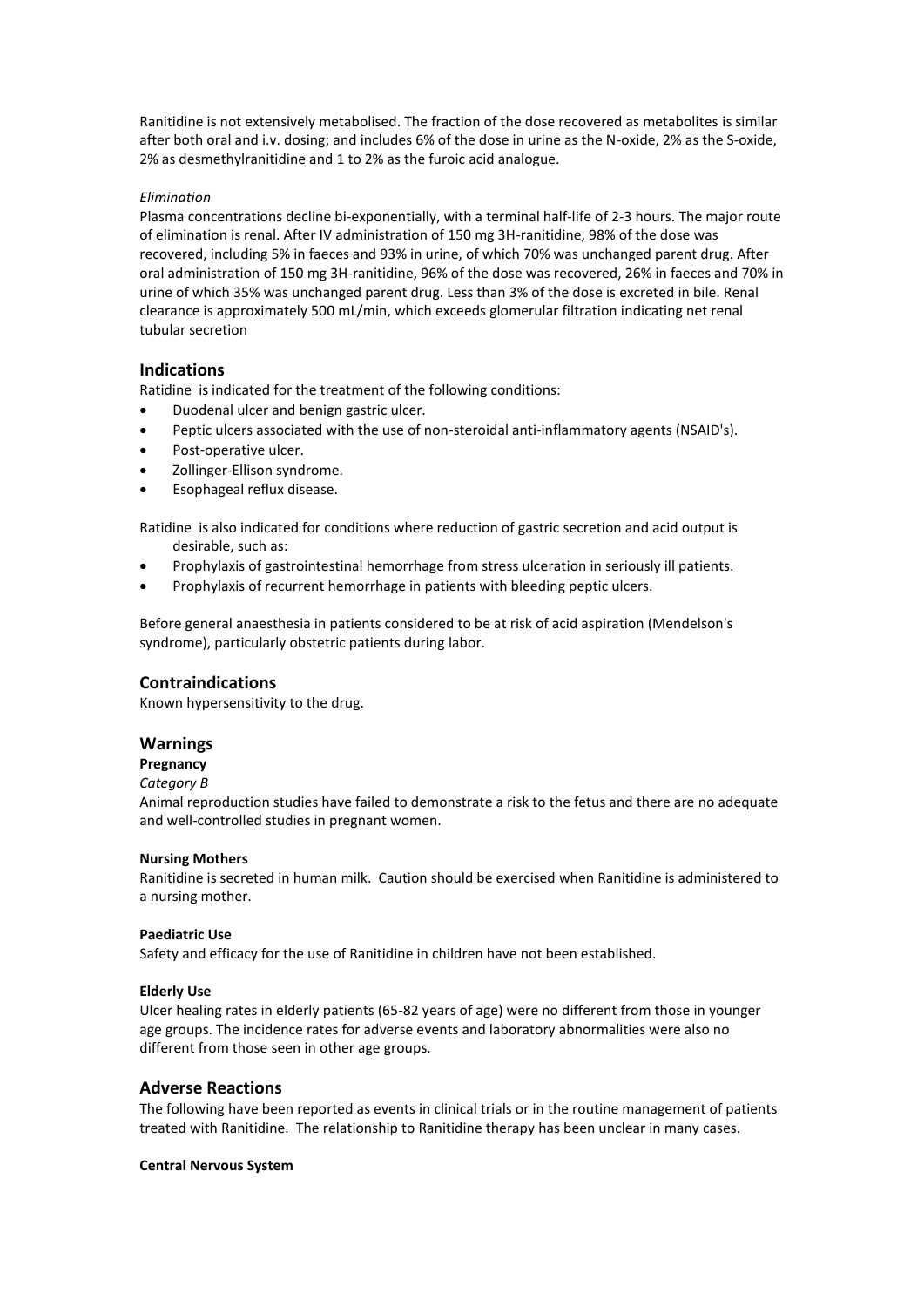Rarely, malaise, dizziness, somnolence, insomnia and vertigo. Headache, sometimes severe, has been reported, and seems to be related to Ranitidine administration. Rare cases of reversible mental confusion, agitation, depression and hallucinations have been reported, predominantly in severely ill elderly patients.

Other reported adverse reactions include rare cases of reversible blurred vision suggestive of a change in accommodation and rare incidences of reversible involuntary motor disturbances.

### **Cardiovascular**

As with other H2-receptor antagonists, there have been rare reports of arrhythmias such as tachycardia, bradycardia, atrioventricular block, and premature ventricular beats.

# **Gastrointestinal**

Constipation, diarrhea, nausea, vomiting, abdominal discomfort/pain and rare reports of pancreatitis.

#### **Hepatic**

There have been occasional reports of hepatitis (hepatocellular, hepatocanalicular or mixed), with or without jaundice, associated with the use of Ranitidine. These were usually reversible. In such circumstances, Ranitidine must be immediately discontinued.

#### **Musculoskeletal**

Rare reports of arthralgias.

#### **Hematopoietic**

Blood count changes (leukopenia, granulocytopenia, and thrombocytopenia) have occurred in a few patients. These were usually reversible. Rare cases of agranulocytosis, pancytopenia, sometimes with marrow hypoplasia, and aplastic anemia and exceedingly rare cases of acquired immune hemolytic anemia have been reported.

#### **Dermatological**

Rash, including rare cases suggestive of mild erythema multiforme and, rarely, alopecia.

#### **Other**

Rare cases of hypersensitivity reactions (including bronchospasm, fever, rash, eosinophilia, anaphylaxis, angioneurotic edema) and small increases in serum creatinine have occasionally occurred after a single dose.

### **Precautions**

Treatment with H2-receptor antagonists may mask symptoms associated with carcinoma of the stomach and may therefore delay diagnosis of the condition.

Accordingly, where gastric ulcer is suspected, the possibility of malignancy should be excluded before therapy with Ranitidine is instituted, since symptomatic response to Ranitidine therapy does not preclude the presence of gastric malignancy. Ranitidine is excreted via the kidney and so plasma levels of the drug are increased in patients with severe renal impairment. Accordingly, it is recommended in such patients that Ranitidine be administered in doses of 25 mg (1 ml of Ranitidine injection). Rapid administration of Ranitidine injection may rarely cause bradycardia similar to that induced by reflex vagal hypertonia and may exceptionally reduce ventricular rate and cardiac output, usually in association with myocardial impairment due to other causes.

It has been reported that use of higher than recommended doses of intravenous H2-antagonists has been associated with rises in liver enzymes when treatment has been extended beyond 5 days. Caution should be observed in patients with hepatic dysfunction since Ranitidine is metabolized in the liver.

# **Drug Interactions**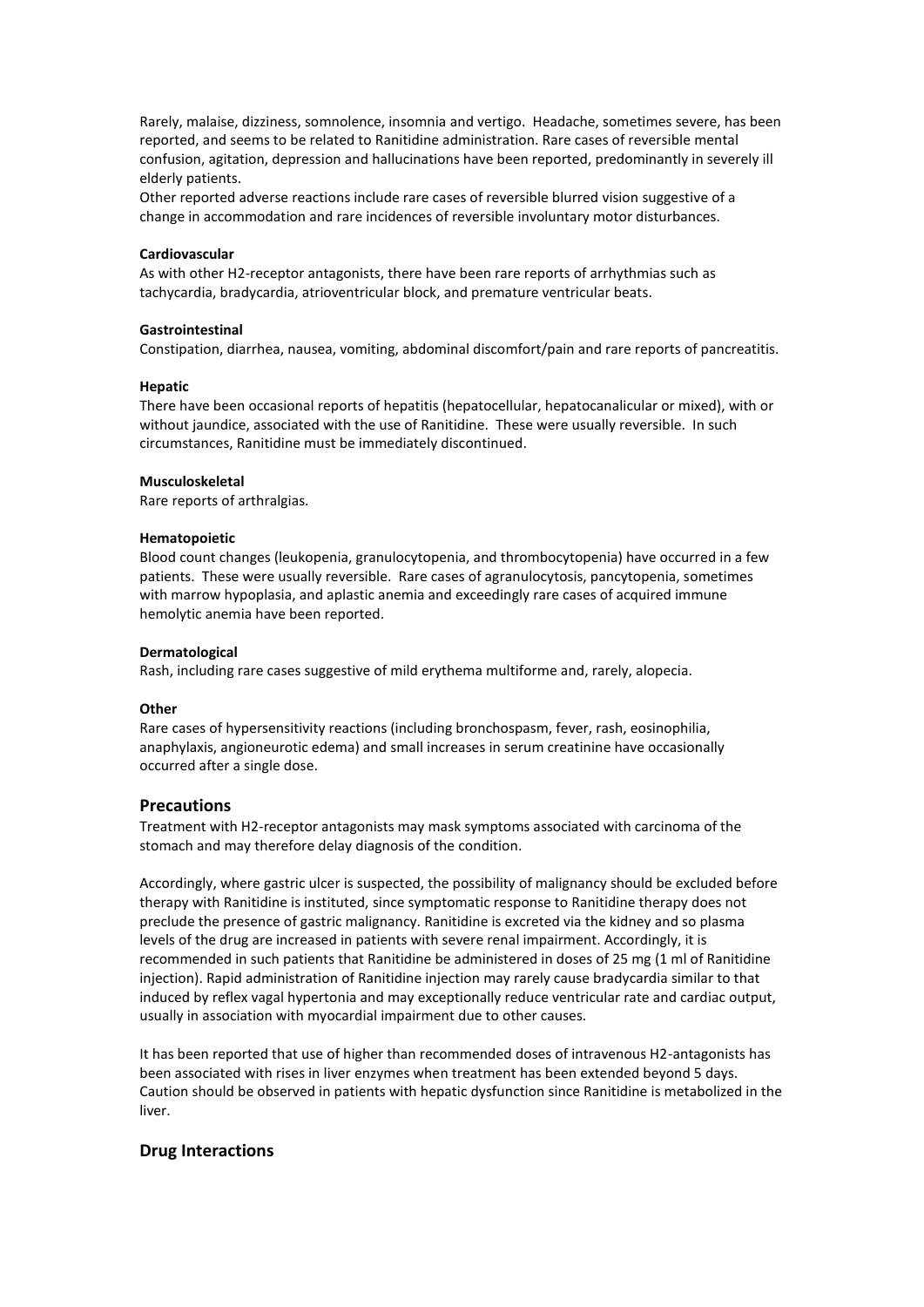Although Ranitidine has been reported to bind weakly to cytochrome P450 in vitro, recommended doses of the drug do not inhibit the action of the cytochrome P450 linked oxygenase enzymes in the liver. Accordingly, Ranitidine does not usually potentiate the actions of drugs which are inactivated by these enzymes (e.g. diazepam, lidocaine, phenytoin, propranolol, metoprolol, and theophylline), with the exception of some isolated cases that have been reported.

#### *Ranitidine/ Warfarin*

Increased or decreased prothrombin times have been reported during concurrent use of Ranitidine and warfarin. However, in human pharmacokinetic studies with dosages of Ranitidine up to 400 mg/day, no interaction occurred; Ranitidine had no effect on warfarin clearance or prothrombin time. The possibility of an interaction with warfarin at dosages of Ranitidine higher than 400 mg/day has not been investigated.

#### *Ranitidine/ Propantheline*

Propantheline slightly delays and increases peak blood levels of Ranitidine, probably by delaying gastric emptying and transit time. In one study, simultaneous administration of high-potency antacid (150 mmol) in fasting subjects has been reported to decrease the absorption of Ranitidine.

#### *Ranitidine/ Procainamide*

Concomitant administration may result in increased Procainamide concentrations, because of decreased renal clearance of Procainamide following competition with Ranitidine for active tubular secretion. The dose of Procainamide should therefore be adjusted accordingly.

#### *Ranitidine/ Antacids*

Simultaneous administration of  $H_2$ -receptor antagonists and antacids is not recommended, since antacids have been reported to interfere with the absorption of the H<sub>2</sub>-receptor antagonist. However, concomitant use of Ranitidine and antacids may be indicated for the relief of pain, in which case patients should be advised to allow a lapse of at least 2 hours between taking this drug and antacids.

#### *Ranitidine/ Ketoconazole*

Concomitant administration of ketoconazole with H2-receptor antagonists may result in a marked reduction in the absorption of ketoconazole. Therefore, patients should be advised to take H2 receptor antagonists at least 2 hours after ketoconazole.

### **Diagnostic Interference**

False-positive tests for urine protein with Multistix may occur during Ranitidine therapy. Therefore testing with sulfosalicylic acid is recommended.

H2-receptor antagonists may antagonize the effect of pentagastrin and histamine in the evaluation of gastric acid secretory function. Therefore, administration of H2-receptor antagonists is not recommended during the 24 hours preceding the test.

# **Dosage and Administration**

The use of Ranitidine injection in children has not been evaluated.

# **Duodenal Ulcer and Benign Gastric Ulcer**

150 mg twice daily, morning and evening. Alternatively, a single dose of 300 mg may be taken at bedtime.

In most cases, healing occurs within 4 weeks. However, a further 4 weeks of treatment may be needed in patients whose ulcers have not fully healed after the initial course of therapy.

In duodenal ulcers, 300 mg administered twice daily for 4 weeks resulted in healing rates higher than those obtained at 4 weeks using 150 mg twice daily or 300 mg once daily at bedtime. The increased dose has not been associated with an increased incidence of adverse effects.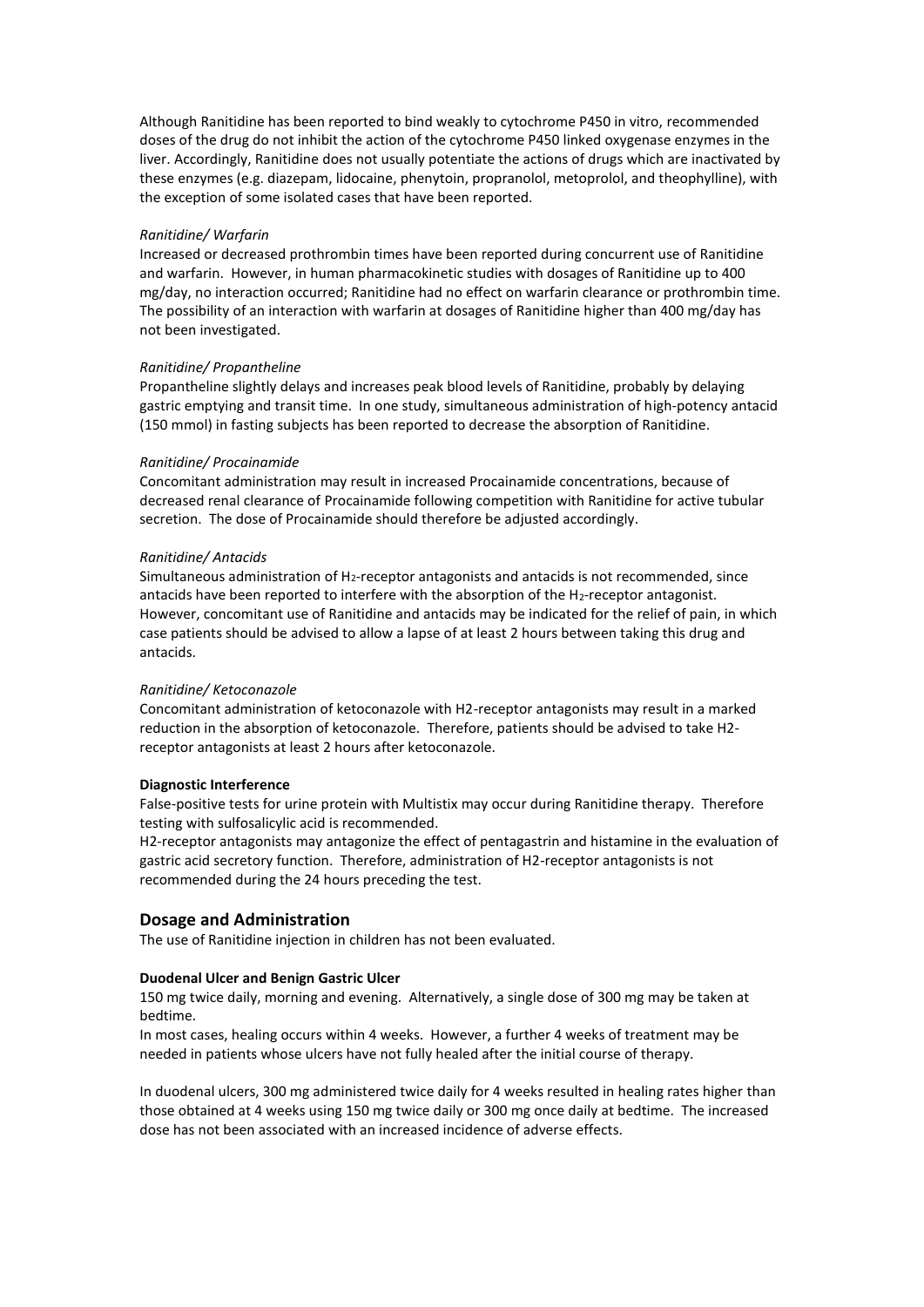Maintenance treatment is recommended for patients who have responded to short-term therapy, particularly those with a history of recurrent ulcer. The recommended maintenance dosage is 150 mg at bedtime.

# **Peptic Ulcers associated with the use of NSAID's**

The recommended dosage is the same as in duodenal and benign gastric ulcer. Duration of 8 weeks treatment may be necessary.

### **Post-Operative Ulcer**

150 mg twice daily, morning and evening. Alternatively, a single dose of 300 mg may be taken at bedtime. In most cases, healing occurs within 4 weeks. However, a further 4 weeks of treatment may be needed in patients whose ulcers have not fully healed after the initial course of therapy.

### **Zollinger-Ellison Syndrome**

The initial dosage is 150 mg 3 times daily, which may be increased as necessary. Dosages up to 6 grams per day have been administered and have been well tolerated.

### **Esophageal Reflux Disease**

150 mg twice daily, morning and evening. Alternatively, a single dose of 300 mg may be taken at bedtime. Duration of treatment is usually up to 8 weeks.

# **Other Indications**

In the prophylaxis of gastrointestinal hemorrhage from stress ulceration in seriously ill patients or the prophylaxis of recurrent hemorrhage in patients with bleeding peptic ulcers, the recommended dosage is Ratidine injection 50 mg as a slow intravenous injection followed by a continuous intravenous infusion of 0.125-0.250 mg/kg/hr, or 150 mg orally twice daily, morning and evening.

In patients considered at risk of acid aspiration (Mendelson's syndrome), Ratidine injection 50 mg may be given intravenously or by slow intravenous injection 45 to 60 minutes before induction of general anesthesia, or alternatively 150 mg may be administered 2 hours before induction of general anesthesia and, preferably also, 150 mg the previous evening.

In obstetric patients at commencement of labor, an oral dose of 150 mg may be administered, followed by 150 mg at 6-hourly intervals. It is recommended that since gastric emptying and drug absorption are delayed during labor, any patient requiring emergency general anaesthesia should be given, in addition, a non-particulate antacid (e.g. sodium citrate) prior to induction of anaesthesia. The usual precautions to avoid acid aspiration should also be taken.

# **Pharmaceutical Precautions**

Ratidine tablets should be stored below 30 Cº. The injection should be stored below 25 Cº, protected from light. The injection should not be autoclaved.

Ratidine injection is compatible with the following intravenous infusion fluids: 0.9% Sodium Chloride BP 5% Dextrose BP 0.18% Sodium Chloride and 4% Dextrose BP 4.2% Sodium Bicarbonate BP Hartmann's Solution

# **Over Dosage**

# **Manifestations**

Experience with over dosage of Ranitidine has been limited.

Reported acute ingestions of up to 18 grams orally have been associated with transient adverse effects similar to those encountered in normal clinical experience. In addition, abnormalities of gait and hypotension have been reported.

### **Treatment**